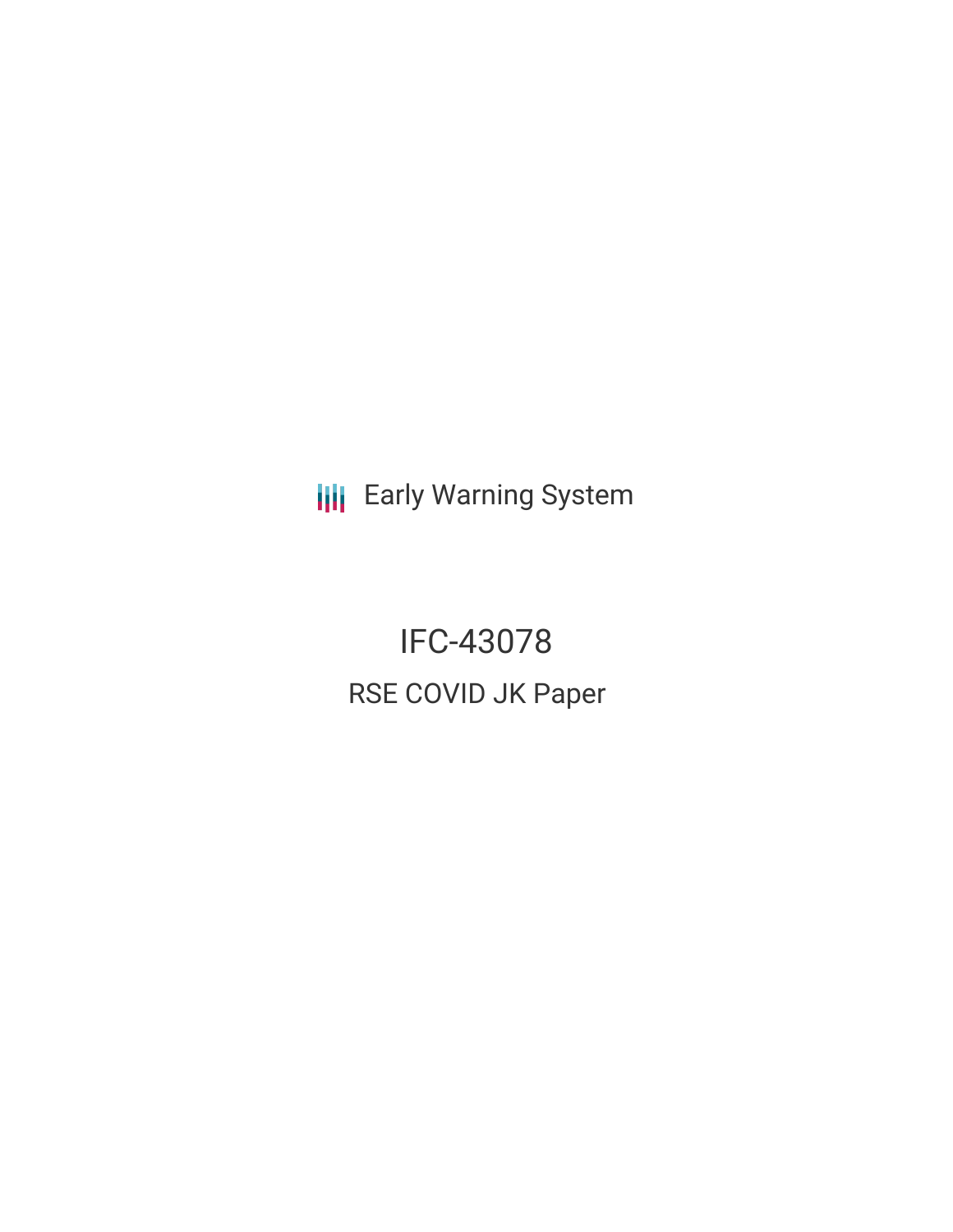

# **Quick Facts**

| <b>Countries</b>               | India                                          |  |  |
|--------------------------------|------------------------------------------------|--|--|
| <b>Financial Institutions</b>  | International Finance Corporation (IFC)        |  |  |
| <b>Status</b>                  | Approved                                       |  |  |
| <b>Bank Risk Rating</b>        | B                                              |  |  |
| <b>Voting Date</b>             | 2020-06-26                                     |  |  |
| <b>Borrower</b>                | JK PAPER LIMITED                               |  |  |
| <b>Sectors</b>                 | Agriculture and Forestry, Education and Health |  |  |
| <b>Investment Type(s)</b>      | Loan                                           |  |  |
| <b>Investment Amount (USD)</b> | $$34.40$ million                               |  |  |
| <b>Loan Amount (USD)</b>       | \$34.40 million                                |  |  |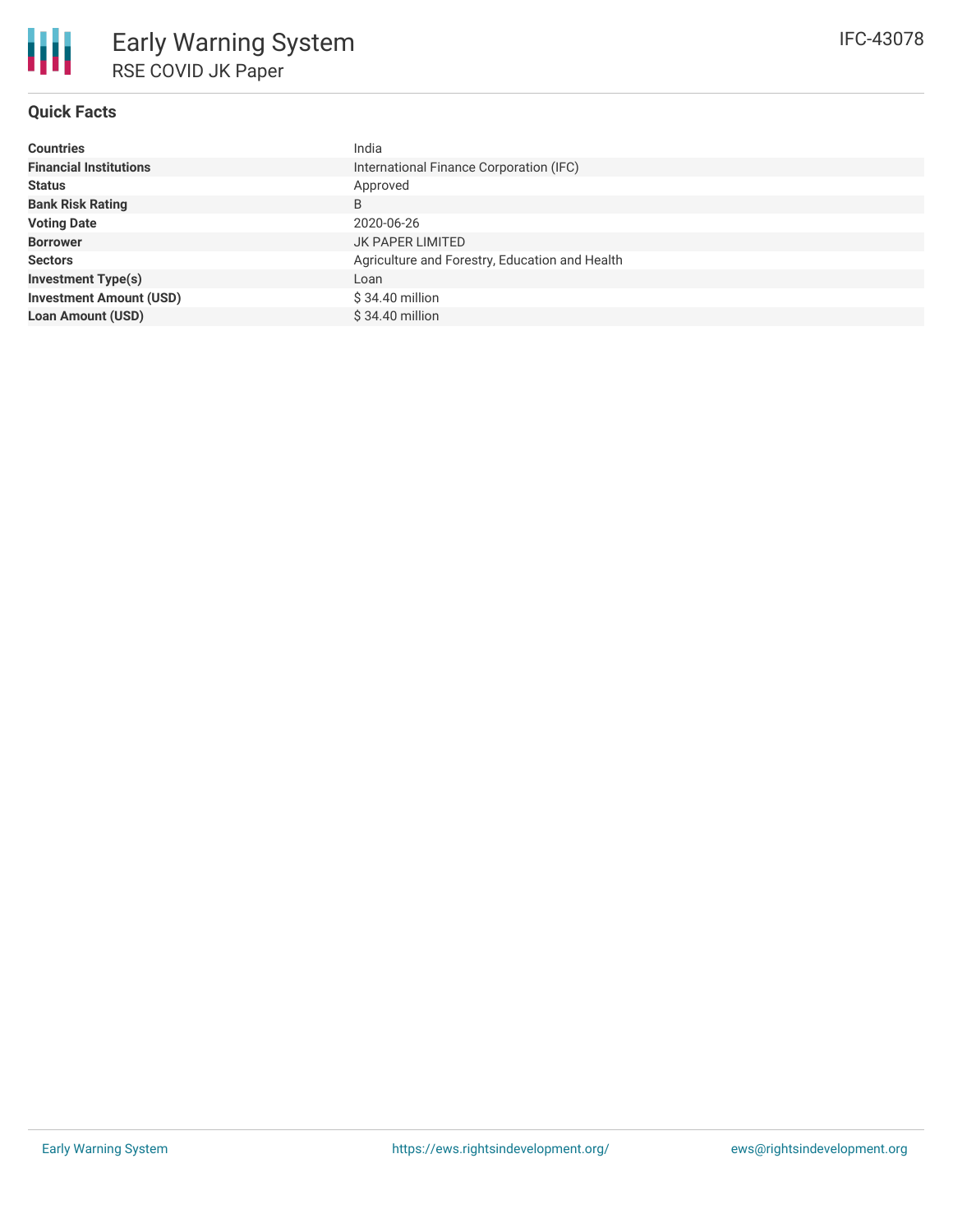

# **Project Description**

According to IFC website, the IFC investment would fund (i) the incremental working capital needs due to the impact of COVID-19; and (ii) any potential shortfall in cash flow generation for planned and future capital expenditures.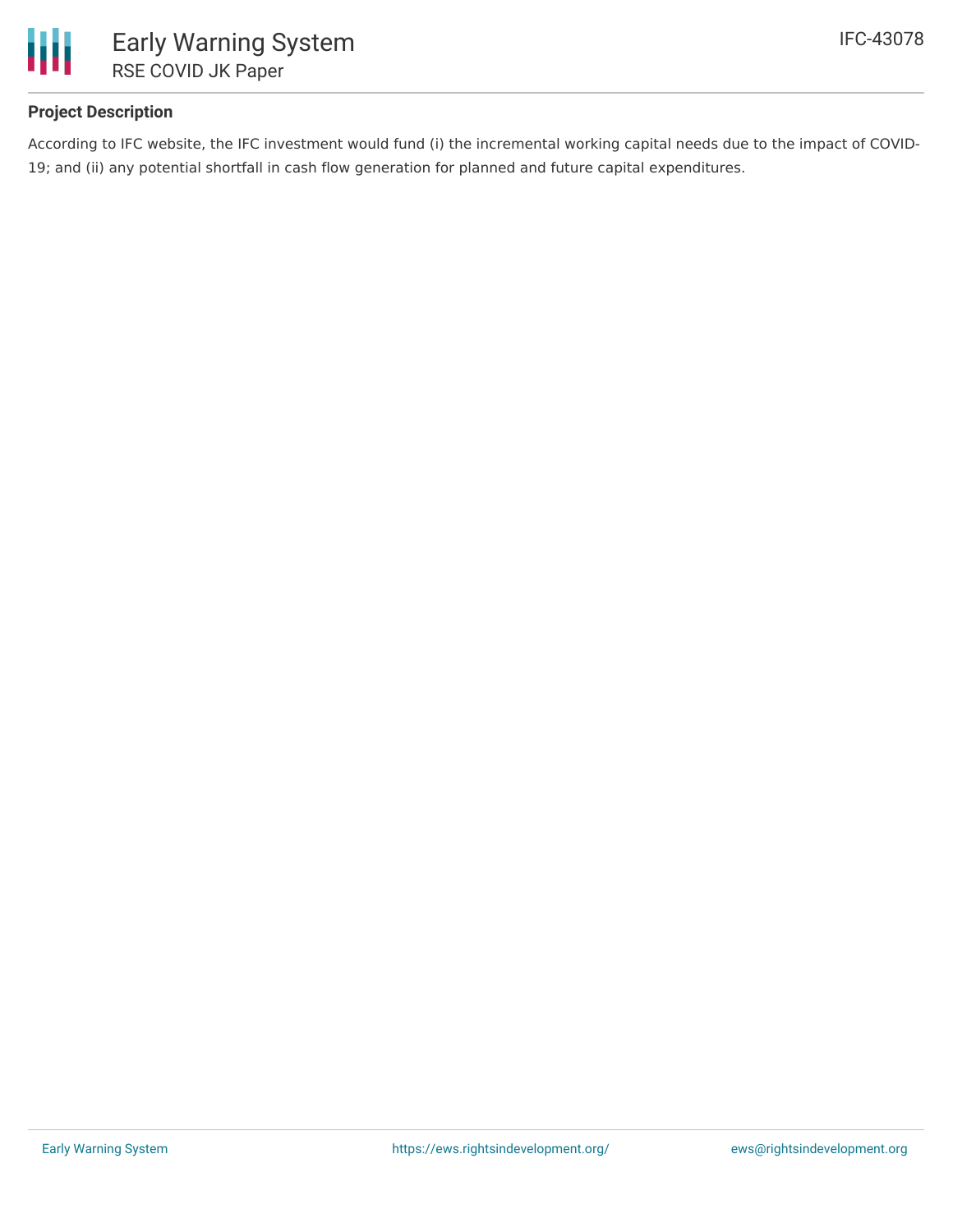### **Investment Description**

• International Finance Corporation (IFC)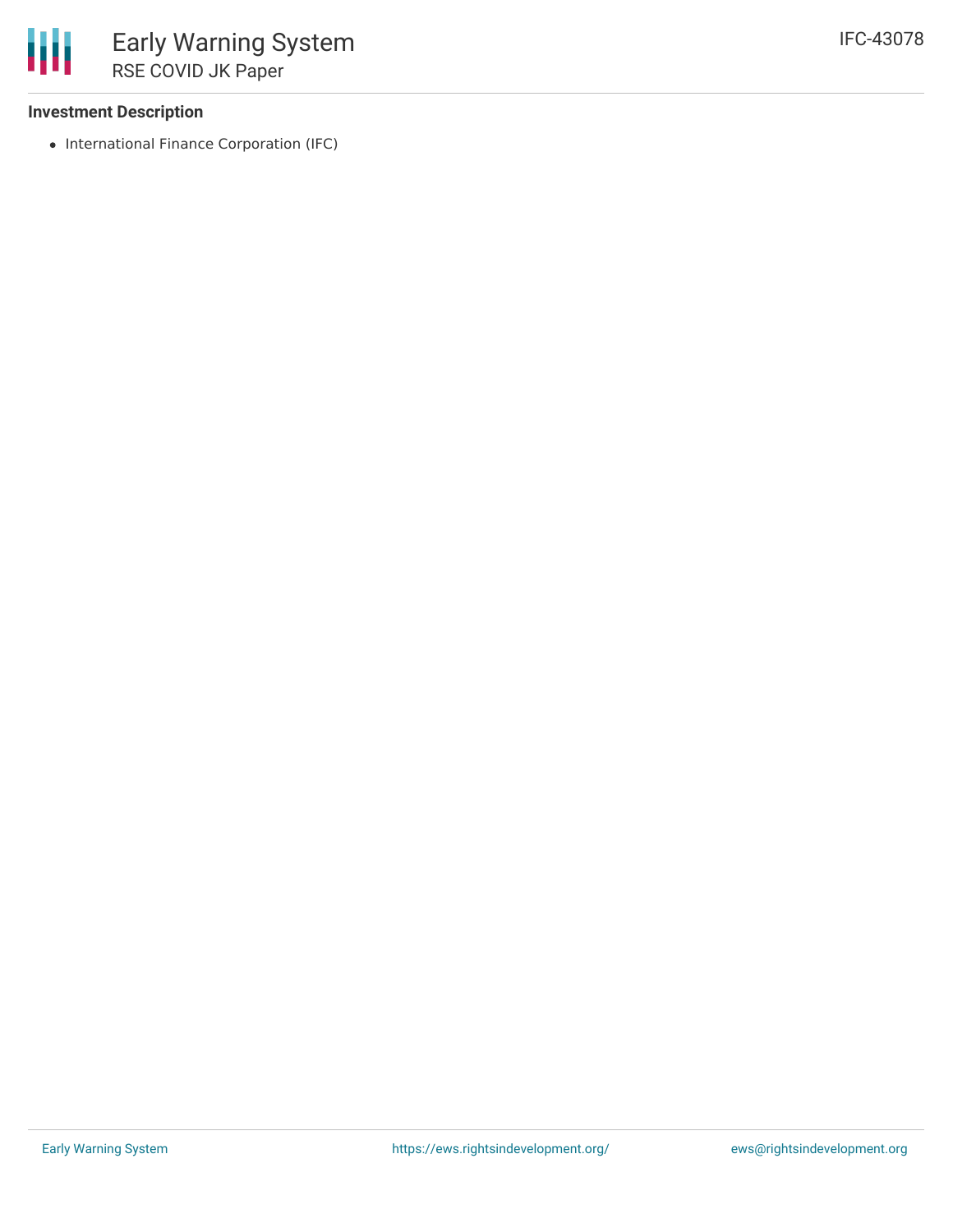

| <b>Private Actor 1</b>   | <b>Private Actor</b><br>Role | <b>Private Actor</b><br><b>Sector</b> | <b>Relation</b>          | <b>Private Actor 2</b> | <b>Private Actor</b><br>2 Role | <b>Private Actor</b><br>2 Sector |
|--------------------------|------------------------------|---------------------------------------|--------------------------|------------------------|--------------------------------|----------------------------------|
| $\overline{\phantom{0}}$ | $\sim$                       | $-$                                   | $\overline{\phantom{0}}$ | JK PAPER LIMITED       | Client                         |                                  |